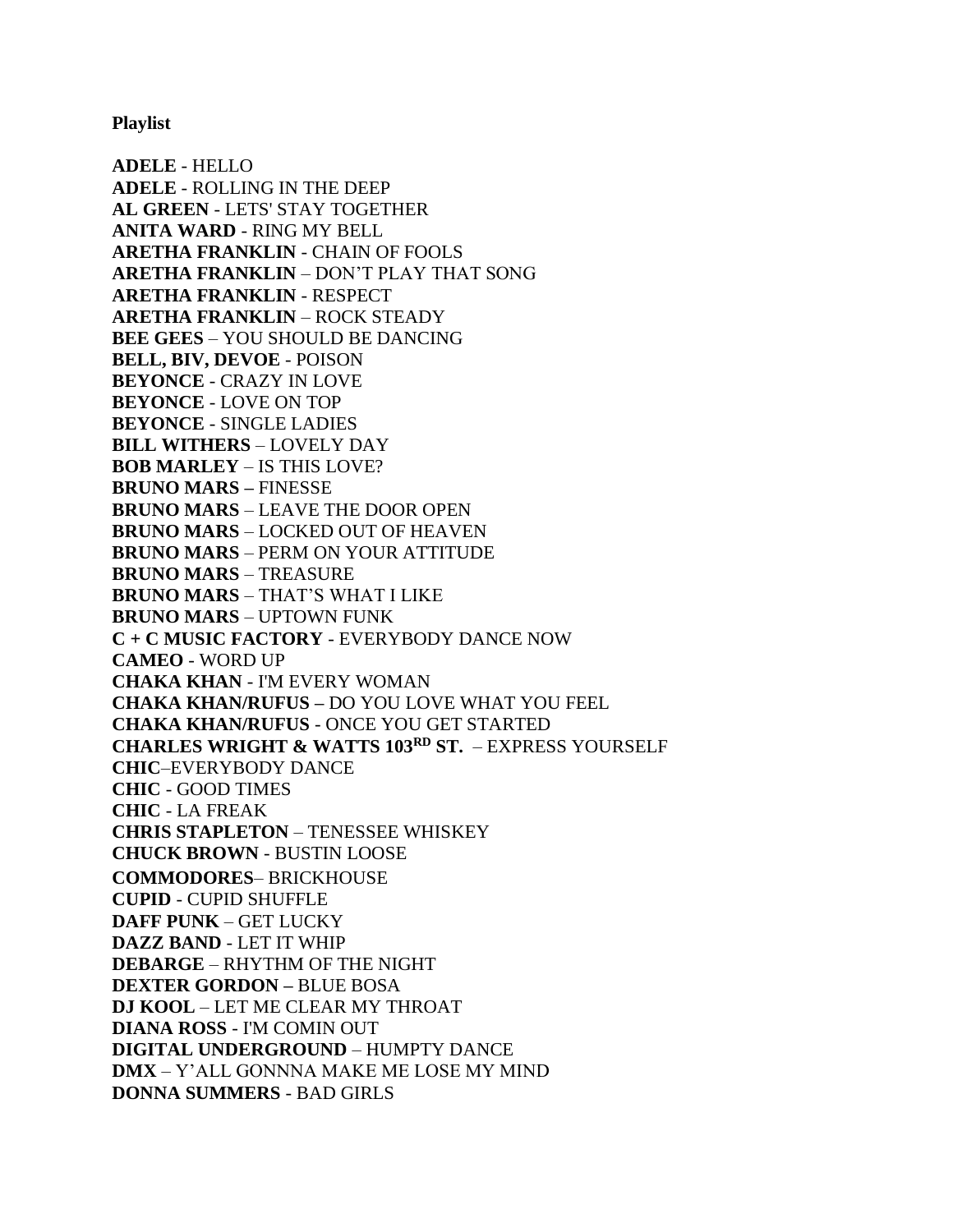**DONNA SUMMERS** – HOT STUFF **EARTH, WIND, & FIRE** - AFRICANO **EARTH, WIND, & FIRE** - BOOGIE WONDERLAND **EARTH, WIND, & FIRE –** CAN'T HIDE LOVE **EARTH, WIND, & FIRE –** FANTASY **EARTH, WIND, & FIRE** - IN THE STONE **EARTH, WIND, & FIRE** - LET'S GROOVE **EARTH, WIND, & FIRE**– SEPTEMBER **EARTH< WIND, & FIRE-** SING A SONG **EARTH, WIND, & FIRE –** THAT'S THE WAY OF THE WORLD **EARTHA KITT** - SANTA BABY **ETTA JAMES** - AT LAST **EVELYN CHAMPANE KING**– SHAME **EXPERIENCE UNLIMTED** – DA BUTT **FOUR TOPS** – CAN'T HELP MYSELF **FRANK SINATRA** – FLY ME TO THE MOON **FRANK SINATRA** – THE WAY WE LOOK **FUNKADELIC** – DO THAT STUFF **FUNKADELIC** - KNEE DEEP **GAPP BAND** – HUMPIN **GEORGE BENSON** – GIMME THE NIGHT **GEORGE CLINTON** - ATOMIC DOGG **GROVER WASHINGTON** - MISTER MAJIC **HALL & OATES** – SARA SMILE **ISLEY BROTHERS**– SHOUT **ISLEY BROTHERS** – SUMMER BREEZE **ISLEY BROTHERS** – WHO'S THAT LADY **JACKSON 5** - ABC **JACKSON 5** - I WANT YOU BACK **JAMES BROWN** – BIG PAYBACK **JAMES BROWN**–GIMME SOME MORE **JAMES BROWN** – GET UP OFF THAT THANG **JAMES BROWN** - HOT PANTS **JAMES BROWN** – I GOT THAT FEELIN **JAMES BROWN** - MAKE IT FUNKY **JAMES BROWN** – PAPA'S GOT A BRAND NEW BAG **JAMES BROWN** – SEX MACHINE **JANET JACKSON** – THAT'S THE WAY LOVE GOES **JANET JACKSON** – WHEN I THINK OF YOU **JOHN LEGEND**– TONIGHT **JUNIOR** – MAMA USED TO SAY **JUSTIN TIMBERLAKE** – CAN'T STOP THE FEELIN' **JUSTIN TIMBERLAKE** – SUIT AND TIE **KATY PERRY** - CALIFORNIA GIRL **KATY PERRY** - TEENAGE DREAM **KANYE WEST FT. JAMIE FOXX –** GOLD DIGGER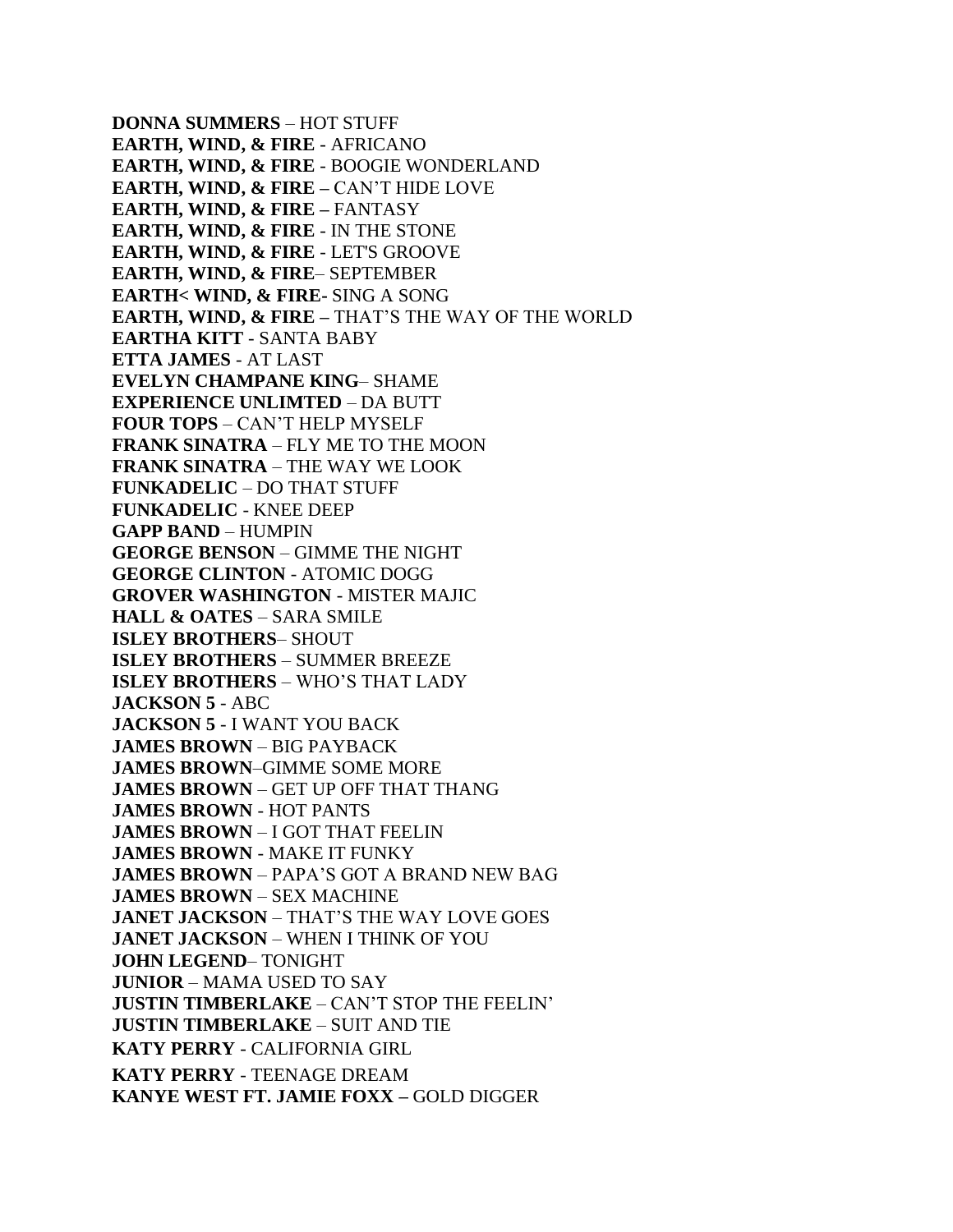**KURTIS BLOW** – THESE ARE THE BREAKS **LABELLE –** LADY MARMALADE **LAKESIDE** - FANTASTIC VOYAGE **LIONEL RICHIE** – ALL NIGHT LONG **LIL NAS** – OLD TIME ROAD **LIPPS INC** – FUNKY TOWN **LOUIS ARMSTRONG** – WONDERFUL WORLD **MAROON 5**– SUGAR **MARTHA & THE VANDELLAS** – DANCING IN THE STREETS **MARVIN GAYE** - LET'S GET IT ON **MARVIN GAYE** - SEXUAL HEALING **MARVIN GAYE TAMMI TERREL –** AIN'T NO MOUNTAIN HIGH ENOUGH **MARVIN GAYE TAMMI TERREL** – BUILD MY WHOLE WORLD AROUND YOU **MARY J. BLIGE** - FAMILY AFFAIR **MARY J. BLIGE –** JUST FINE **MARY WELLS** - MY GUY **MAZE/FRANKIE BEVERLY** - BEFORE I LET YOU GO **MAZE/FRANKIE BEVERLY** – HAPPY FEELIN' **MAZE/FRANKIE BEVERLY** - WE ARE ONE **MEGAN TRAINER** – ME TOO **MICHAEL JACKSON** – BEAT IT **MICHAEL JACKSON**–BILLIE JEAN **MICHAEL JACKSON**–DON'T STOP TIL YOU GET ENOUGH **MICHAEL JACKSON –** CAN YOU FEEL IT **MICHAEL JACKSON** - HUMAN NATURE **MICHAEL JACKSON** - P.Y.T. **MICHAEL JACKSON** - REMEMBER THE TIME **MICHAEL JACKSON** – ROCK WITH YOU **MICHAEL JACKSON**–SMOOTH CRIMINAL **MICHAEL JACKSON**–THRILLER **MICHAEL JACKSON** – WANNA BE STARTIN SOMETHIN **MIDNIGHT STARR** - NO PARKING ON DANCE FLOOR **NAT & NATALIE COLE** - UNFORGETTABLE **NATALIE COLE** - THIS WILL BE **NAUGHTY BY NATURE** – HIP HOP HURRAY **NELLY** - HOT IN HERRE **OHIO PLAYERS**–LOVE ROLLER COASTER **PARLIAMENT**– AQUABOOGIE **PARLIAMENT** – BIG BANG THEORY **PARLIAMENT** - FLASHLIGHT **PARLIAMENT** - TEAR THE ROOF OFF **PATTI LABELLE** - THIS CHRISTMAS **PHARRELL WILLIAMS**– HAPPY **PIT BULL** - FUN **PRINCE** – 1999 **PRINCE** – I FEEL FOR YOU